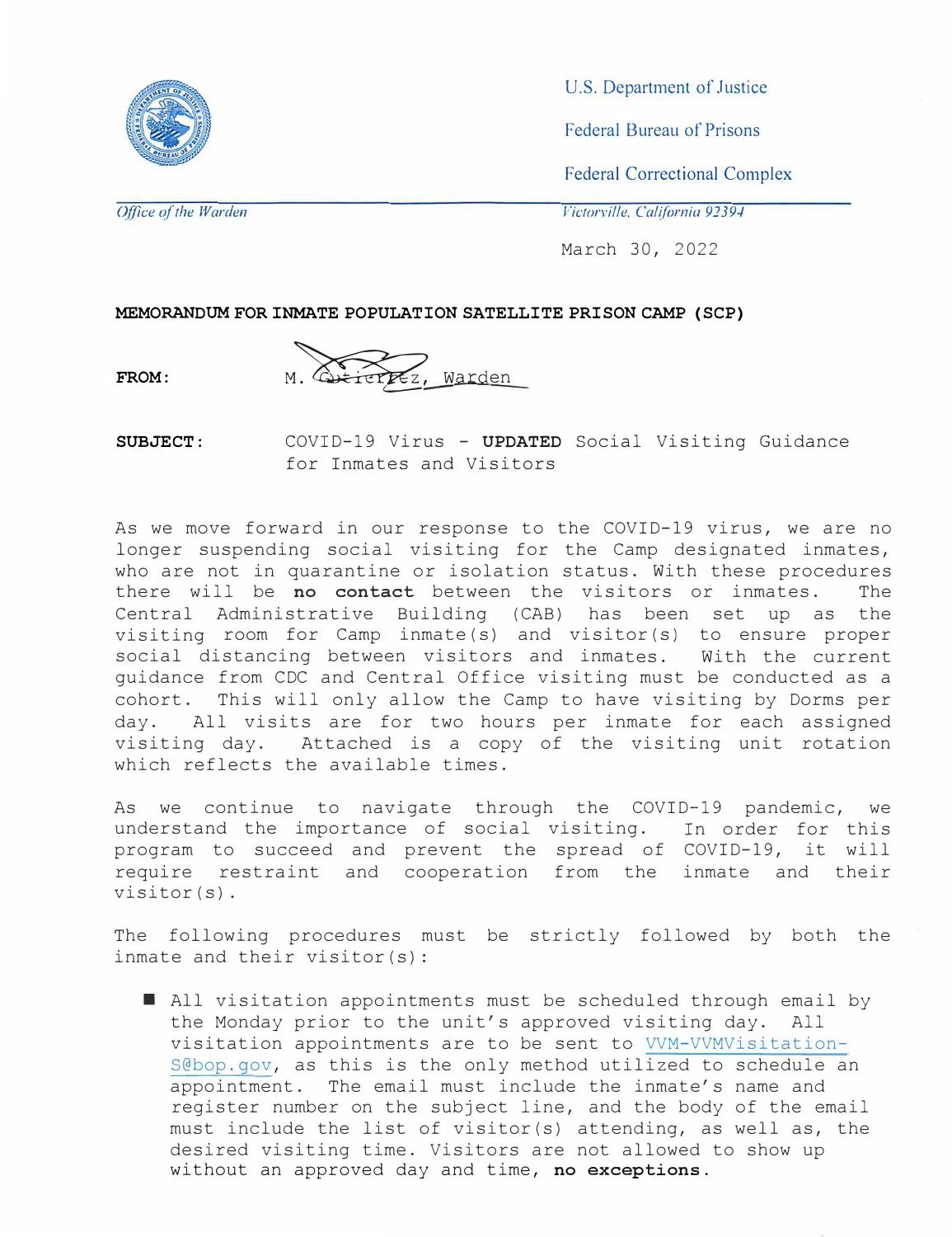- Please postpone visits if you have a respiratory illness.
- There will be no physical contact of any kind, to include an embrace at the beginning and end of the visit with any of the visitors.
- **All** seating will be assigned by the Visiting Room Officers.
- Each designated inmate in Camp population will be allowed up to four (4) visitors per visit this includes children. Each visitor must sit in a seat with the exception of small children, who may sit in the lap of the responsible adult visitor. Regardless of age, all children will be counted as a visitor.
- If an inmate is in quarantine or isolation, there will be no visiting for that inmate during the time they are quartered in that status.
- All visitors must be on the inmates approved visiting list and will go through a symptom screen and temperature check upon entry to the Complex.
- $\blacksquare$  The visitor(s) will be processed for their visit during the 30 minutes prior to their assigned visiting time.
- If any visitor(s) are sick or symptomatic, they will not be allowed to visit. If a visitor shows up or is traveling with other visitors and any of that party are sick or symptomatic, all visitors will be turned away and not allowed to visit for that weekend.
- Both inmates and visitors must wear face coverings at all times and perform hand hygiene just before and after the visit. Visitors will be screened and are expected to wear appropriate Improper face coverings to include bandanas, face coverings. neck gaiters, and mask with breathing valves will not be allowed.
- Food and beverages are not permitted. Special provisions will be made to allow one clear baby bottle and one jar of unopened baby food.
- Inmates and their visitors will not be authorized to take photographs based on the inability to socially distance themselves.
- The children's area will be closed and not used during this time.
- I All dress codes and other regulations in the Complex Visiting Supplement VIX 5267.09, still apply and are subject to be modified due to the COVID-19 virus.